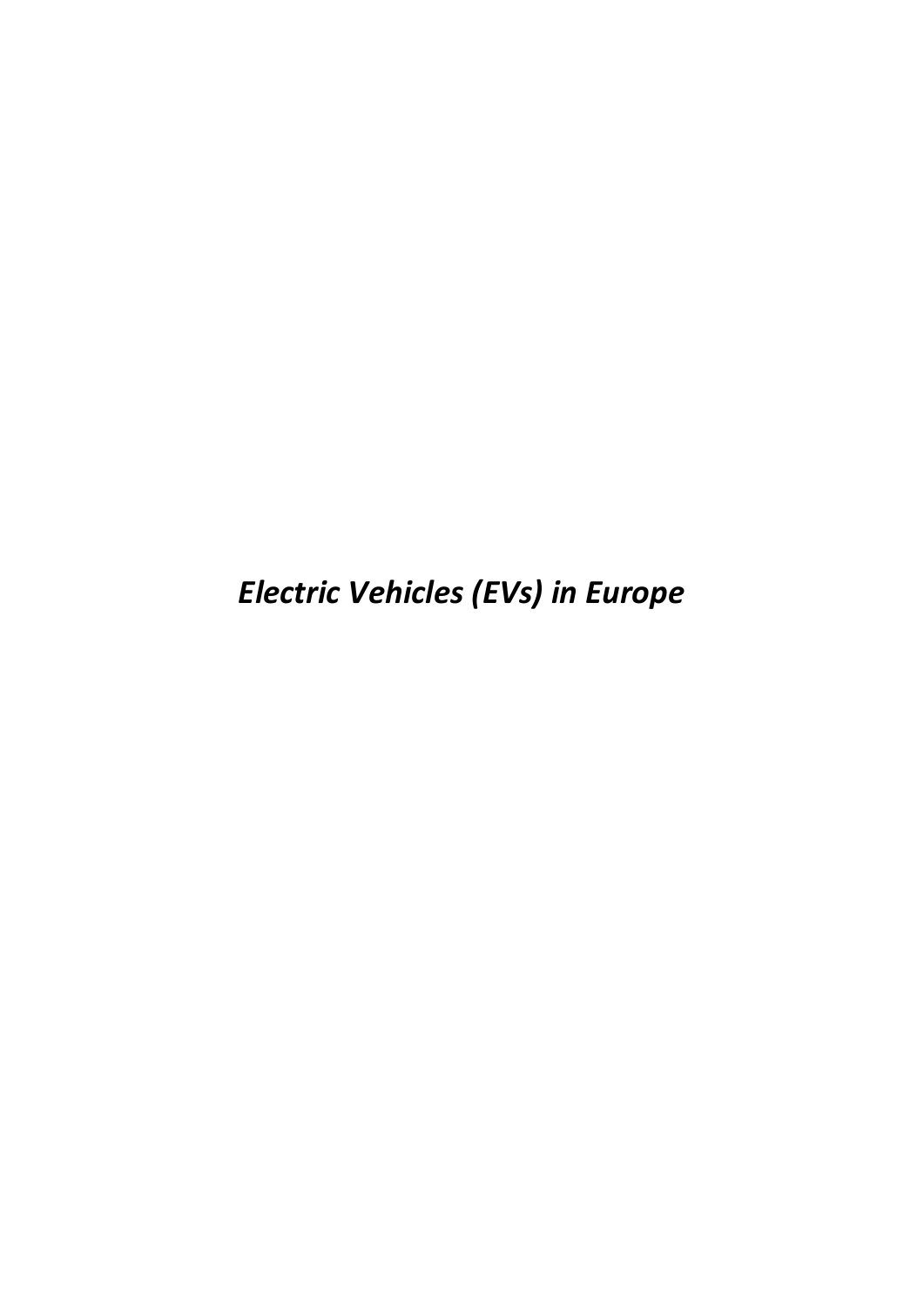# Table of Contents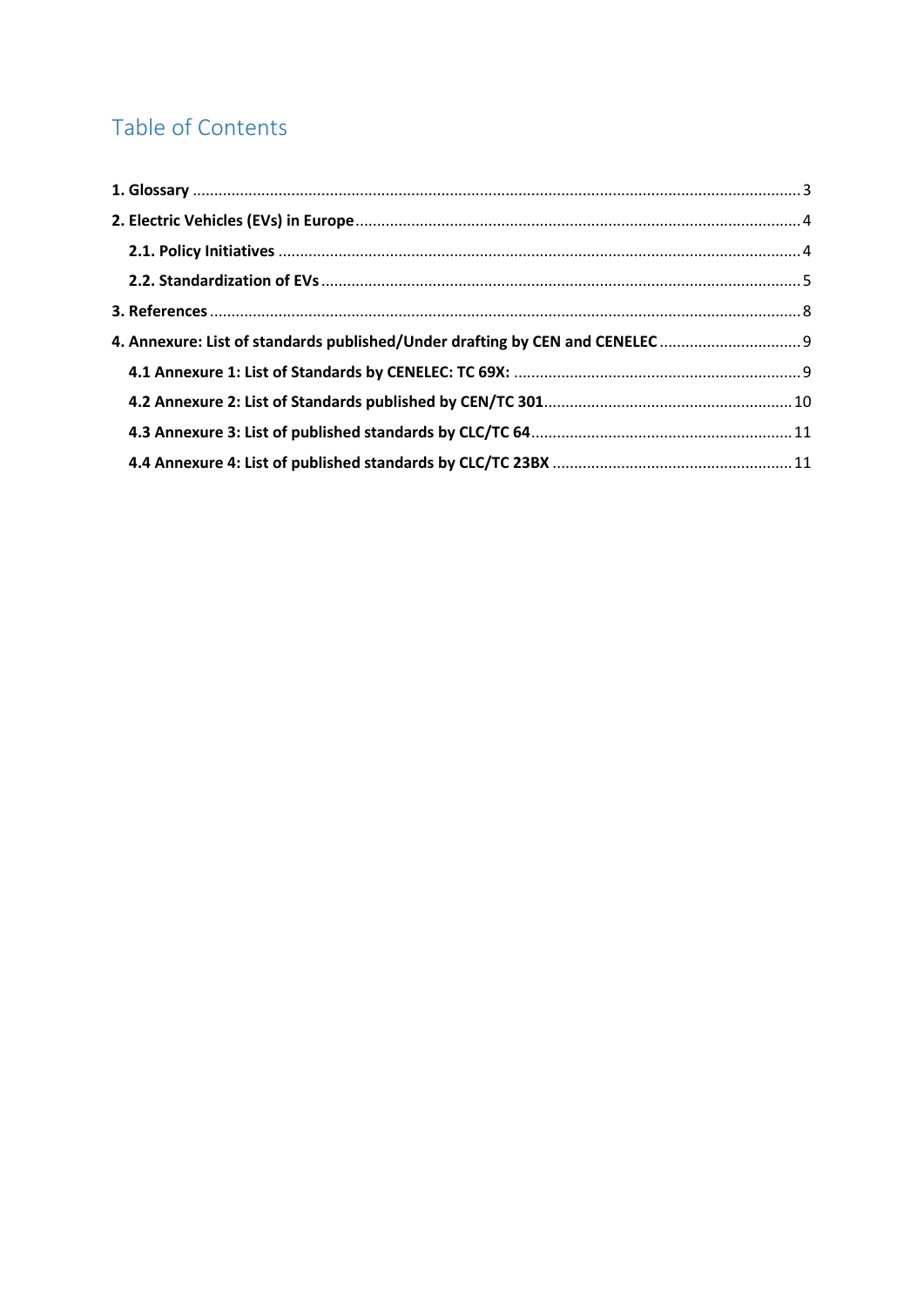# <span id="page-2-0"></span>**1. Glossary**

| S. No.         | Acronym         | Expansion                                                |
|----------------|-----------------|----------------------------------------------------------|
| 1              | EVs             | <b>Electric Vehicles</b>                                 |
| $\overline{2}$ | EBA             | European Battery Alliance                                |
| 3              | <b>EU</b>       | European Union                                           |
| 4              | <b>CAGR</b>     | Compound Annual Growth Rate                              |
| 5              | <b>CEN</b>      | European Committee for Standardization                   |
| 6              | <b>CENELEC</b>  | European Committee for Electro-technical Standardization |
| 7              | <b>ETSI</b>     | European Telecommunications Standards Institute (ETSI)   |
| 8              | <b>ISO</b>      | International Organization for Standardization           |
| 9              | <b>IEC</b>      | International Electro-Technical Commission               |
| 10             | <b>TC</b>       | <b>Technical Committee</b>                               |
| 11             | CG              | Coordination Group                                       |
| 12             | <b>NOx</b>      | Nitrogen oxides                                          |
| 13             | CO <sub>2</sub> | carbon dioxide                                           |
| 14             | <b>NMHC</b>     | non-methane hydrocarbons                                 |
| 15             | PM              | particulate matter                                       |
| 16             | <b>ICE</b>      | Internal combustion engine                               |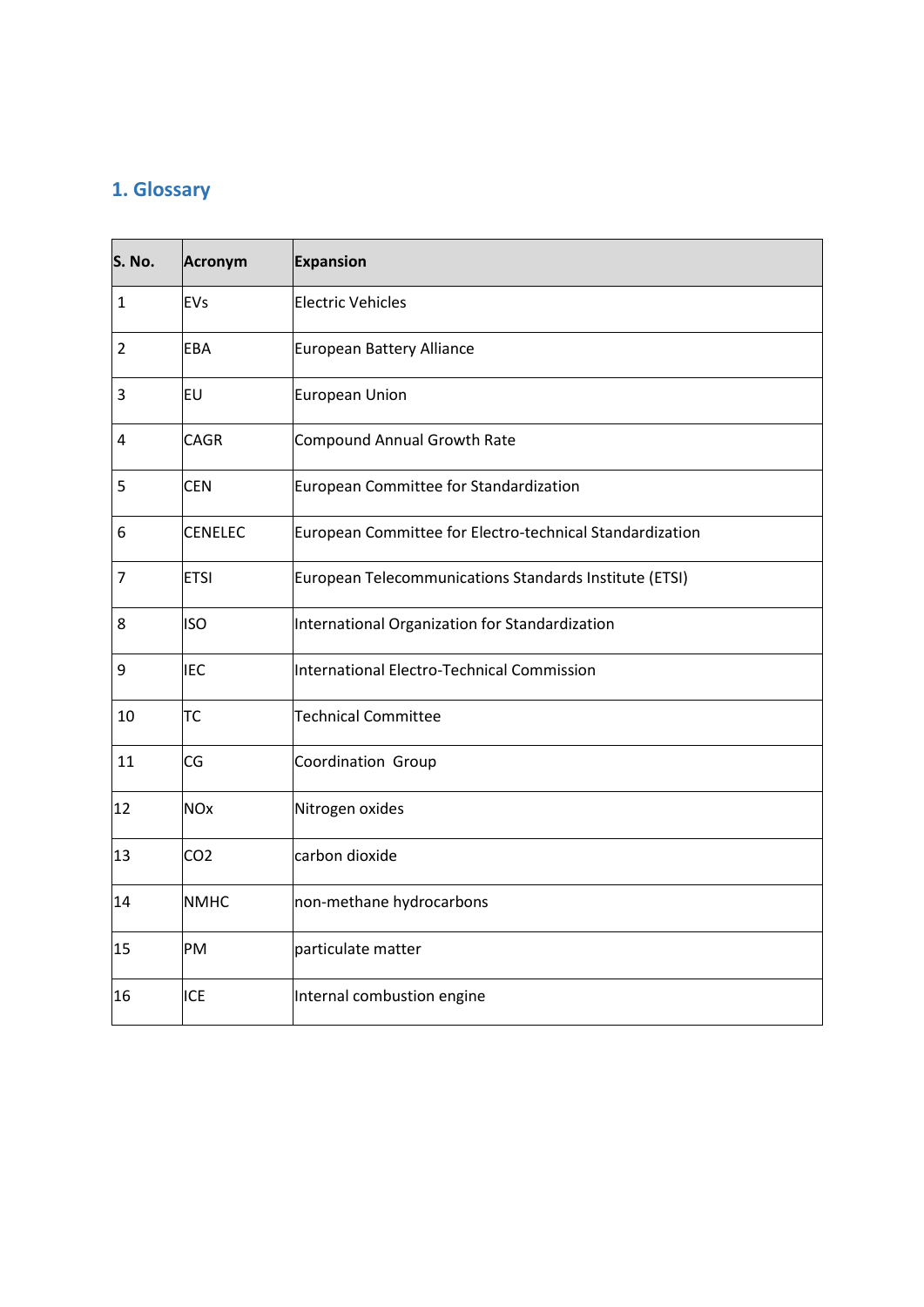## <span id="page-3-0"></span>**2. Electric Vehicles (EVs) in Europe**

The EU automotive sector is at the heart of Europe's industrial landscape. **The sector provides more than 11 million employed in automotive & mobility sectors (3.3 million in manufacturing).**

The challenge facing cities throughout Europe with regard to climate change, air and noise emissions are substantial. Just like the rest of the world, the EU started off with traditional Internal combustion engines (ICEs) dominating the automotive market. Electric vehicle 'tank-to-wheels' efficiency is a factor of about 3 higher than internal combustion engine vehicles. Electric vehicles emit no tailpipe carbon dioxide (CO2) and other pollutants such as Nitrogen oxides (NOx), non-methane hydrocarbons (NMHC) and particulate matter (PM) at the point of use. Electric vehicles provide quiet and smooth operation and consequently create less noise and vibration.

The policy related to battery-powered vehicles is mainly focused on technological optimisation and market development. Future challenges in this field include reliability and durability of batteries and super-capacitors, reducing battery weight and volume, safety, cost reduction, improved hybrid electric power-trains, charging infrastructure and plug-in solutions.

Standardization in the field of electric vehicles is becoming an important issue. The need for clean energy and the support provided by smart grids have led to new European policies that encourage the deployment of infrastructures to recharge (or replace) the batteries of electrical vehicles.

European and National government policies and objectives are setting increasingly stringent environmental standards and it is the responsibility of the local and regional authorities to achieve them.

International work on the development of charger and connector standards is currently ongoing. It will be necessary to ensure that international standards meet European needs, including (for example) compatibility with national rules for wiring.

### <span id="page-3-1"></span>**2.1. Policy Initiatives**

The following are some key initiatives and regulations taken by the EU over the last few years, in order to boost EV growth:

- **[Directive 2014/94/EU:](https://eur-lex.europa.eu/legal-content/EN/TXT/?uri=celex%3A32014L0094)** This is essential to reduce transport oil-dependence, mitigate its environmental impact and, thereby, deliver on th[e Strategy for Low-Emission Mobility](https://ec.europa.eu/transport/sites/transport/files/themes/strategies/news/doc/2016-07-20-decarbonisation/com%282016%29501_en.pdf) adopted by the Commission on 20 June 2016**.** The Directive sets out minimum requirements for the building-up of alternative fuels infrastructure, including recharging points for electric vehicles and refuelling points for natural gas and hydrogen. This has been fully completed on November 18, 2016, and member states not in compliance with the same will be held liable.
- **[European Battery Alliance \(EBA\):](https://ec.europa.eu/growth/industry/policy/european-battery-alliance_en)** [European Battery Alliance \(EBA\)](https://ec.europa.eu/growth/industry/policy/european-battery-alliance_en) was launched on 11 October 2017, aiming to spur entrepreneurs towards the manufacture of 'made in Europe' batteries, to be used as components in electrical vehicles. The industrial objectives underpinning the EBA extend to 2023, with a view to contributing to the 2025 and 2030 policy goals laid out in the [European Commission's Clean Mobility Package](https://www.iru.org/where-we-work/europe/europe-overview/european-commission-mobility-package), which puts forward a set of legislative proposals aimed at sending a 'green' light to electro mobility. With the [strategic](http://eur-lex.europa.eu/resource.html?uri=cellar:0e8b694e-59b5-11e8-ab41-01aa75ed71a1.0003.02/DOC_3&format=PDF)  [action plan for batteries,](http://eur-lex.europa.eu/resource.html?uri=cellar:0e8b694e-59b5-11e8-ab41-01aa75ed71a1.0003.02/DOC_3&format=PDF) the Commission adopted **a comprehensive set of concrete**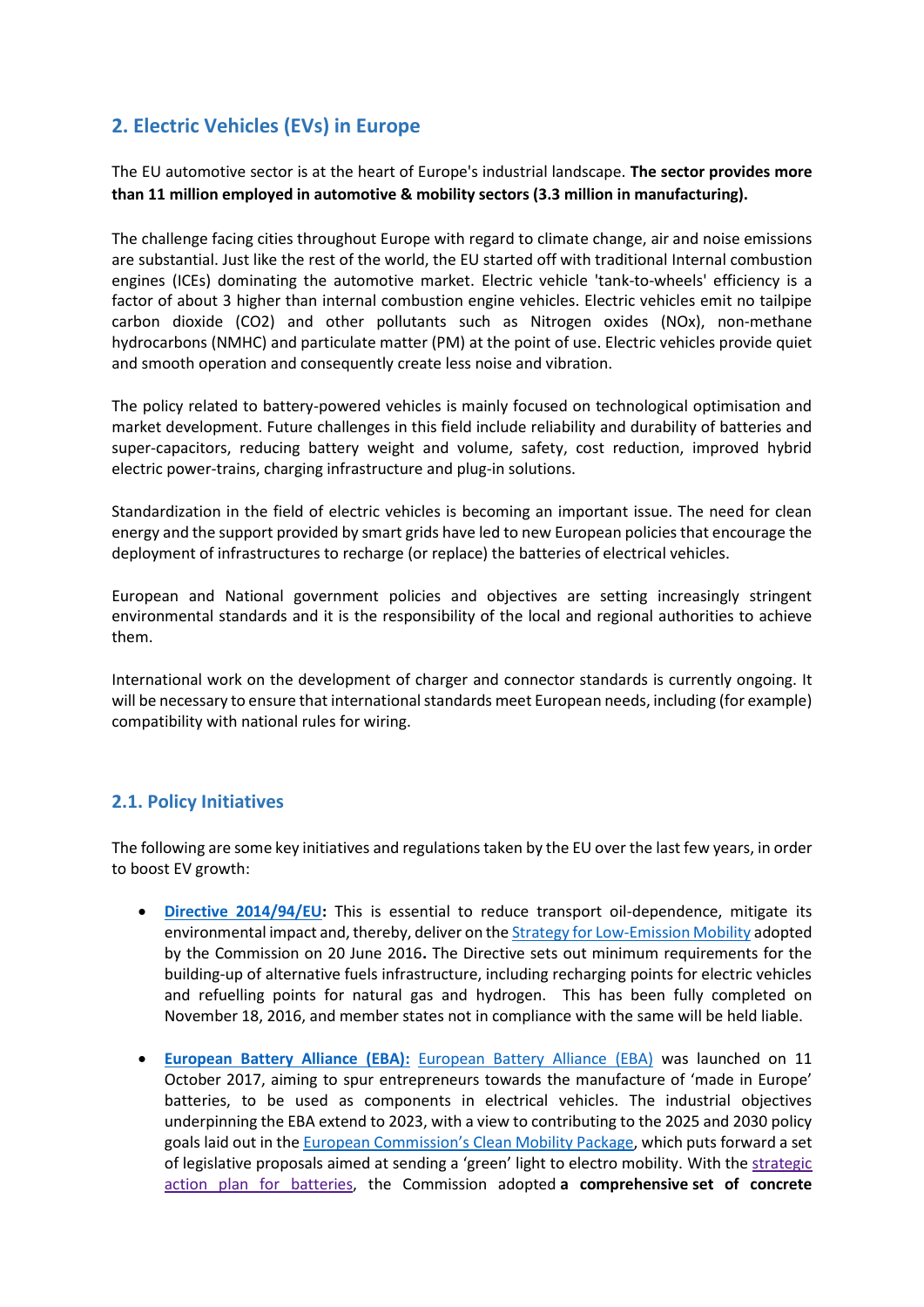**measures** to develop an innovative, sustainable and competitive battery 'ecosystem' in Europe.

- **[Charge everywhere:](https://www.theguardian.com/sustainable-business/2016/oct/11/electric-car-charging-point-new-home-europe-renault)** EU (European Union) has approved regulations that require any new house or apartment building to include electric car chargers starting 2019, in a move that has been considered vital to the success of EV uptake. Along with this European commission has proposed that 1 in 10 parking spaces (of new buildings for offices and shopping complexes) should have an EV charging station by 2025.
- **[Wireless charging for EVs:](https://www.prnewswire.com/news-releases/europe-wireless-charging-market-for-electric-vehicles---segmented-by-geography-and-vendors---trends-and-forecasts-2018---2023-300648841.html)** The partnership between the German automotive giant Qualcomm and Daimler AG to test wireless charging technologies for in-car charging applications and for wireless charging of electric vehicles is a major leap in the automotive wireless charging market for EVs. This is one of many partnerships being formed between automotive and technologybased companies to leverage an exciting opportunity in a market that is expected to multiply rapidly over the next few years. The wireless charging market for electric vehicles in Europe is expected to grow at a CAGR of 8.4% by 2023. Sweden was the first country to pilot the use of wireless charging for electric cars, with which research project taking the lead with partners Stockholm Municipality, Vattenfall and others.

### <span id="page-4-0"></span>**2.2. Standardization of EVs**

CEN, CENELEC, and ETSI are the three recognised European Standards Organisations. CEN is the European counterpart of ISO; CENELEC is the European counterpart of IEC; ETSI is more or less the European counterpart of ITU-T (but like its other European counterparts is non-governmental). Apart from the specific communications aspects, broadly the responsibility of ETSI, electromobility issues are the responsibility of CEN and CENELEC, as well as their respective global counterparts ISO and IEC.

CEN and CENELEC established a Focus Group on European Electro-Mobility which produced in October 2011, as a reply to [Mandate](ftp://ftp.cen.eu/CEN/Sectors/List/Transport/Automobile/ElectricVehiclesMandate.pdf) M/468 on charging of electric vehicles, a report on ['Standardization](ftp://ftp.cen.eu/CEN/Sectors/List/Transport/Automobile/EV_Report_incl_annexes.pdf) for road vehicles and associated [infrastructure'](ftp://ftp.cen.eu/CEN/Sectors/List/Transport/Automobile/EV_Report_incl_annexes.pdf) that represents the specific standardization requirements for European Electro-mobility.

One of the main recommendations of the Focus Group was to establish a CEN-CENELEC Co-ordination Group on e-Mobility with the aim to support coordination of standardization activities during the critical phase of writing new standards or updating existing standards.

The CEN-CENELEC e-Mobility Co-ordination Group (eM-CG) was established in March 2012. The eM-CG is responsible for making sure that standards necessary for e-Mobility are being dealt with in a coherent manner by the relevant technical bodies. The eM-CG developed a work programme and a list of relevant standards for the charging of electric vehicles.

In March 2015, CEN and CENELEC received a standardization request (M/533 - [Commission](http://ec.europa.eu/growth/tools-databases/mandates/index.cfm?fuseaction=search.detail&id=552)  [Implementing Decision C\(2015\)1330\)](http://ec.europa.eu/growth/tools-databases/mandates/index.cfm?fuseaction=search.detail&id=552) on the implementation of the abov[e directive 2014/94/EU.](https://eur-lex.europa.eu/legal-content/EN/TXT/?uri=celex%3A32014L0094) The coordination of the 'electric supply' part of  $M/533$  has been allocated to the eM-CG.

As smart charging is seen as a necessity to optimize the use of electric grid for electric vehicles charging, the CEN-CENELEC e-Mobility Coordination Group established a specific working group which developed a report on smart [charging](ftp://ftp.cen.eu/EN/EuropeanStandardization/HotTopics/ElectricVehicles/SmartChargingReport.pdf) . The European EV infrastructure standardization efforts are led by Germany, and they have published the German Standardization Roadmap for Electric Mobility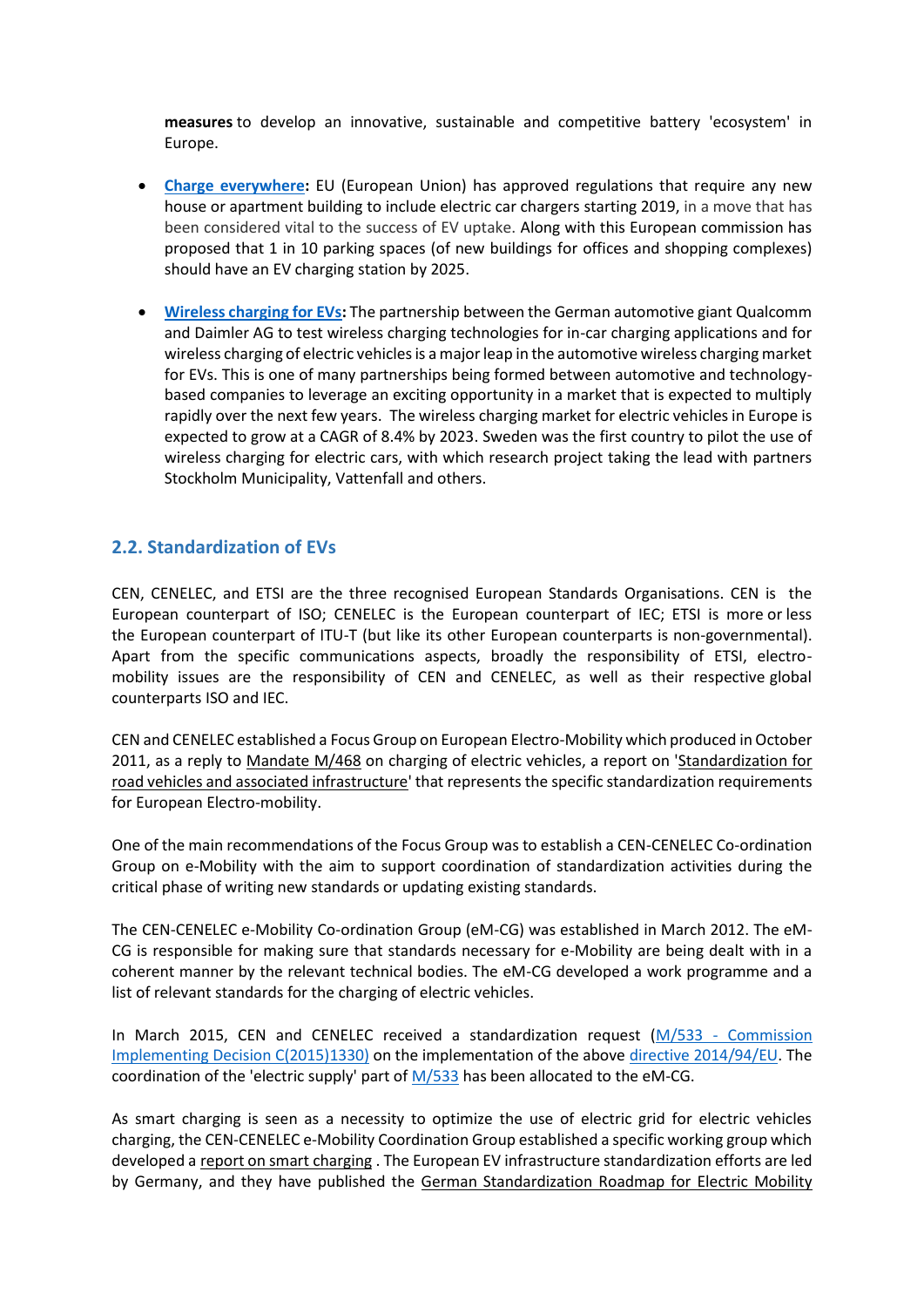[2020,](https://www.din.de/blob/235254/a0d14b63b9685859b1c0c297827e50f8/roadmap-en-2020-data.pdf) which expects all the relevant EV infrastructure Standards to be placed by 2020 a for long term sustainable electric mobility.

#### • **[CENELEC: TC 69X](https://www.cenelec.eu/dyn/www/f?p=104:7:1635304861018001::::FSP_ORG_ID:1258145) – Electrical systems for electric road vehicles**

TC 69X is responsible to prepare European standards related to electrical systems for road vehicles, totally or partly propelled from self-contained power sources.

| <b>Working Group</b> | <b>Title</b>            |
|----------------------|-------------------------|
| <b>WG01</b>          | A.C. charging           |
| <b>WG02</b>          | D.C. charging           |
| <b>WG03</b>          | Inductive charging      |
| <b>WG04</b>          | <b>EMC</b>              |
| <b>WG05</b>          | Light Electric Vehicles |
| <b>WG06</b>          | Battery swap systems    |
|                      |                         |

#### **CENELEC TC 69X Subcommittees and Working Groups:**

#### **List of published standards is available a[s Annexure 1.](#page-8-1)**

#### • **[CEN: TC 301](https://standards.cen.eu/dyn/www/f?p=204:7:0::::FSP_ORG_ID:6282&cs=12018B2C1236D7DDF2BF081418E32DEB5) – Road Vehicles**

CEN TC301 is responsible for preparation of road vehicle European Standards answering essentially to European mandates. Since the automotive industry is acting globally, the international level (ISO/TC 22 Road vehicles) shall have top priority for any other standardization projects.

#### **CEN/TC 301 Subcommittees and Working Groups:**

| <b>Working group</b>    | <b>Title</b>                                                                |
|-------------------------|-----------------------------------------------------------------------------|
| <b>CEN/TC 301/WG 11</b> | Safety of roller brake testers                                              |
| <b>CEN/TC 301/WG 14</b> | <b>Electricity Fuel labelling</b>                                           |
| <b>CEN/TC 301/WG 15</b> | Safety of machines for mounting and demounting vehicles tyres               |
| <b>CEN/TC 301/WG 16</b> | Performance assessment of the Portable Emission Measuring Systems<br>(PEMS) |
| <b>CEN/TC 301/WG 6</b>  | M/421 Vehicle OBD, repair and maintenance information                       |
| <b>CEN/TC 301/WG 7</b>  | Supplementary grip devices                                                  |

**List of published standards by CEN/TC 301 is available as [Annexure 2.](#page-9-0)**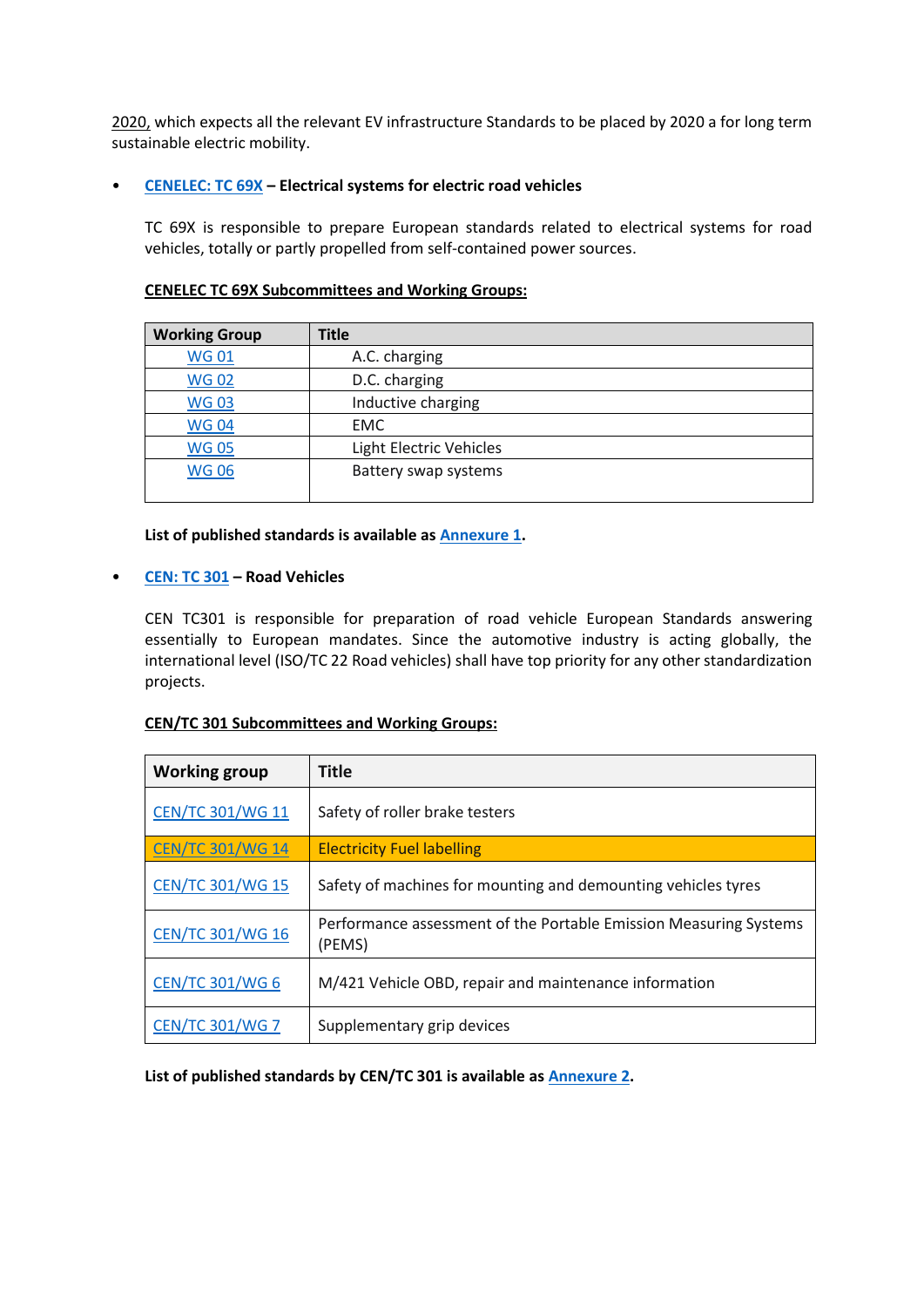#### • **[CLC/TC 64:](https://www.cenelec.eu/dyn/www/f?p=104:7:319898878896901::::FSP_ORG_ID,FSP_LANG_ID:1257163,25) Electrical installations & Protection against electric shock**

CLC/TC 64 is responsible for preparation International standards concerning protection against electric shock arising from equipment, from installations and from systems without limit of voltage, for the design, erection foreseeable correct use and verification of all kind of electrical installations at supply voltage up to 1 kV a.c or 1,5 kV d.c., except those installations covered by the following IEC committees: TC 9X, TC 18X, TC 44X, TC 97, TC 99X, in coordination with TC 99X, concerning requirements additional to those of TC 99X for the design, erection and verification of electrical installations of buildings above 1 kV up to 35 kV. [Working](https://www.cenelec.eu/dyn/www/f?p=104:14:1396710717466401::::FSP_ORG_ID,FSP_LANG_ID:1259521,25)  [group 27](https://www.cenelec.eu/dyn/www/f?p=104:14:1396710717466401::::FSP_ORG_ID,FSP_LANG_ID:1259521,25) is focused on Electric Vehicles (EVs).

**List of relevant standards for the charging of electric vehicles published by CLC/TC 64 is available as [annexure 3.](#page-10-0)**

• **[CLC/TC 23BX:](https://www.cenelec.eu/dyn/www/f?p=104:7:835309239927901::::FSP_ORG_ID,FSP_LANG_ID:1257219,25) Switches, boxes and enclosures for household & similar purposes, plugs & socket outlets for d.c & for the charging of electrical vehicles including their connectors**

#### **CLC/TC 23BX is responsible to prepare standards for:**

- o General purpose switches
- o Switches and related accessories for use in Home and Building Electronic Systems (HBES)
- o General purpose plugs and fixed and portable socket outlets
- o General purpose boxes and enclosures for household devices
- $\circ$  Ancillary products which relate to/incorporate products covered by a), b), c), e.g. luminaire couplers, adaptors/cable reels, indicator light units, etc.

| <b>Working Group</b> | <b>Title</b>                                                                                                |
|----------------------|-------------------------------------------------------------------------------------------------------------|
| <b>WG01</b>          | Requirements and tests on EN 60669 - Parts 2                                                                |
| <b>WG03</b>          | Boxes and enclosures for electrical accessories for household<br>and similar fixed electrical installations |
| <b>WG04</b>          | Cable reels                                                                                                 |
| <b>WG06</b>          | <b>Luminaire Couplers</b>                                                                                   |
| <b>WG07</b>          | WG on plug and socket-outlet system for d.c.                                                                |
| <b>WG08</b>          | Socket protectors                                                                                           |
| <b>WG 10</b>         | Accessibility                                                                                               |
| <b>WG 11</b>         | EN 60669-1                                                                                                  |
| <b>WG 12</b>         | <b>Cord Extension Sets</b>                                                                                  |

#### **CLC/TC 23BX: Subcommittees and Working Groups:**

**List of relevant standards for electric vehicles published by CLC/TC 23BX is available as [Annexure 4.](#page-10-1)**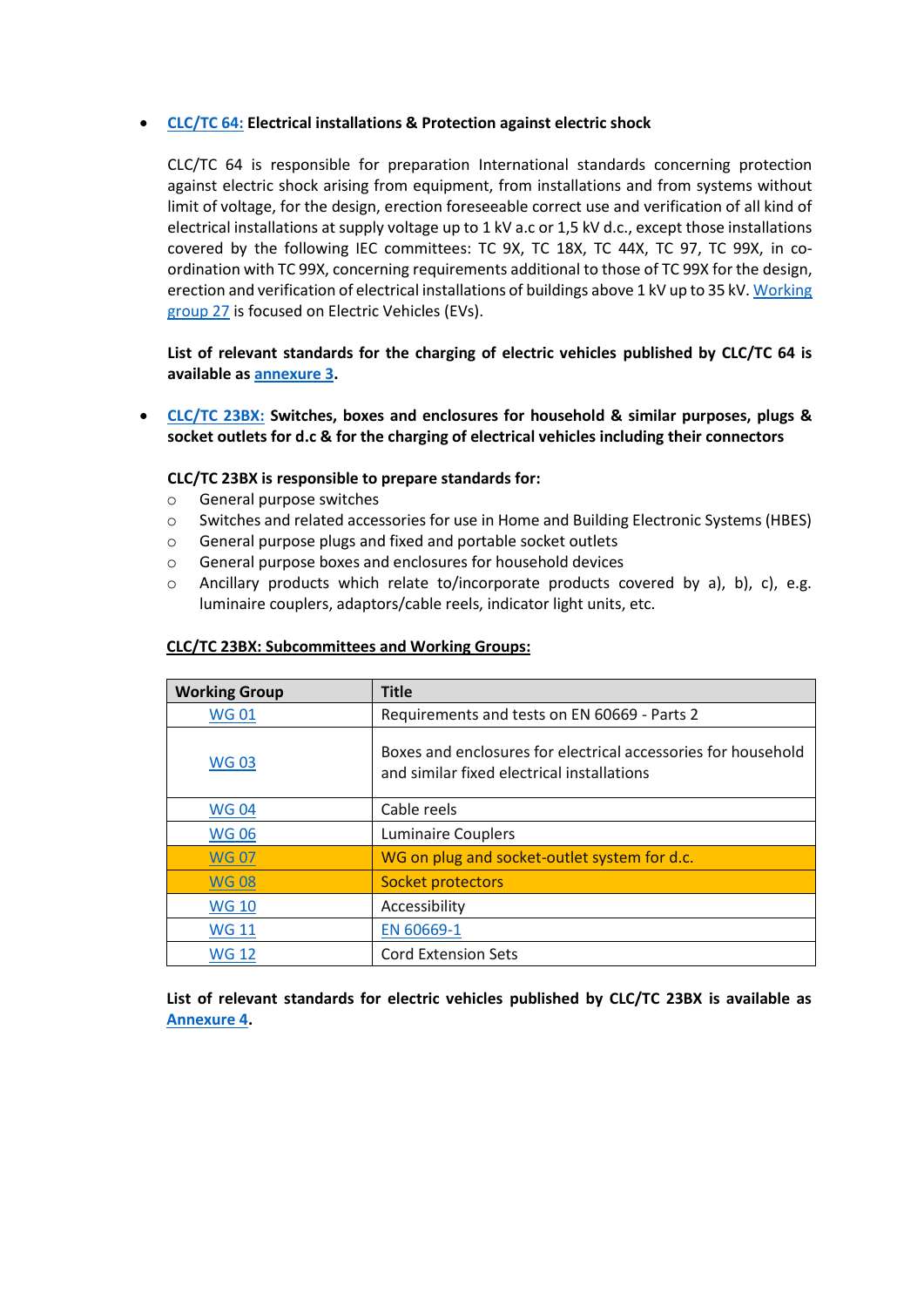### <span id="page-7-0"></span>**3. References**

- **CEN** <https://www.cen.eu/>
- **CENELEC** <https://www.cenelec.eu/>
- **CEN-CENELEC Electric Vehicles** <https://www.cencenelec.eu/standards/Sectors/Transport/ElectricVehicles/Pages/default.aspx>
- **[Strategy for Low-Emission Mobility](https://ec.europa.eu/transport/sites/transport/files/themes/strategies/news/doc/2016-07-20-decarbonisation/com%282016%29501_en.pdf)** [https://ec.europa.eu/transport/sites/transport/files/themes/strategies/news/doc/2016-07-20](https://ec.europa.eu/transport/sites/transport/files/themes/strategies/news/doc/2016-07-20-decarbonisation/com%282016%29501_en.pdf) [decarbonisation/com%282016%29501\\_en.pdf](https://ec.europa.eu/transport/sites/transport/files/themes/strategies/news/doc/2016-07-20-decarbonisation/com%282016%29501_en.pdf)
- **DIRECTIVE 2014/94/EU on the deployment of alternative fuels infrastructure** <https://eur-lex.europa.eu/legal-content/EN/TXT/?uri=celex%3A32014L0094>
- **European Battery Alliance** [https://ec.europa.eu/growth/industry/policy/european-battery-alliance\\_en](https://ec.europa.eu/growth/industry/policy/european-battery-alliance_en)
- **Strategic Action Plan on Batteries** [http://eur-lex.europa.eu/resource.html?uri=cellar:0e8b694e-59b5-11e8-ab41-](http://eur-lex.europa.eu/resource.html?uri=cellar:0e8b694e-59b5-11e8-ab41-01aa75ed71a1.0003.02/DOC_3&format=PDF) [01aa75ed71a1.0003.02/DOC\\_3&format=PDF](http://eur-lex.europa.eu/resource.html?uri=cellar:0e8b694e-59b5-11e8-ab41-01aa75ed71a1.0003.02/DOC_3&format=PDF)
- **European Commission-MOBILITY AND TRANSPORT** [https://ec.europa.eu/transport/themes/urban/vehicles/road/electric\\_en](https://ec.europa.eu/transport/themes/urban/vehicles/road/electric_en)
- **European Committee for Standardization (CEN/TC 301- Road Vehicle)** [https://standards.cen.eu/dyn/www/f?p=204:7:0::::FSP\\_ORG\\_ID:6282&cs=12018B2C1236D7DD](https://standards.cen.eu/dyn/www/f?p=204:7:0::::FSP_ORG_ID:6282&cs=12018B2C1236D7DDF2BF081418E32DEB5) [F2BF081418E32DEB5](https://standards.cen.eu/dyn/www/f?p=204:7:0::::FSP_ORG_ID:6282&cs=12018B2C1236D7DDF2BF081418E32DEB5)
- **European Committee for Electro-Technical Standardization (CENLEC/TC 69X)** [https://www.cenelec.eu/dyn/www/f?p=104:7:2226701401231001::::FSP\\_ORG\\_ID:1258145](https://www.cenelec.eu/dyn/www/f?p=104:7:2226701401231001::::FSP_ORG_ID:1258145)
- **M/533 - Commission Implementing Decision C(2015)1330** [http://ec.europa.eu/growth/tools](http://ec.europa.eu/growth/tools-databases/mandates/index.cfm?fuseaction=search.detail&id=552)[databases/mandates/index.cfm?fuseaction=search.detail&id=552](http://ec.europa.eu/growth/tools-databases/mandates/index.cfm?fuseaction=search.detail&id=552)
- **Mandate M/468 on charging of electric vehicles** [https://ec.europa.eu/energy/sites/ener/files/documents/2010\\_06\\_04\\_mandate\\_m468\\_en.pdf](https://ec.europa.eu/energy/sites/ener/files/documents/2010_06_04_mandate_m468_en.pdf)
- **Report on "Standardization for road vehicles and associated infrastructure"** [ftp://ftp.cen.eu/CEN/Sectors/List/Transport/Automobile/EV\\_Report\\_incl\\_annexes.pdf](ftp://ftp.cen.eu/CEN/Sectors/List/Transport/Automobile/EV_Report_incl_annexes.pdf)
- **German Standardization Roadmap for Electric Mobility 2020**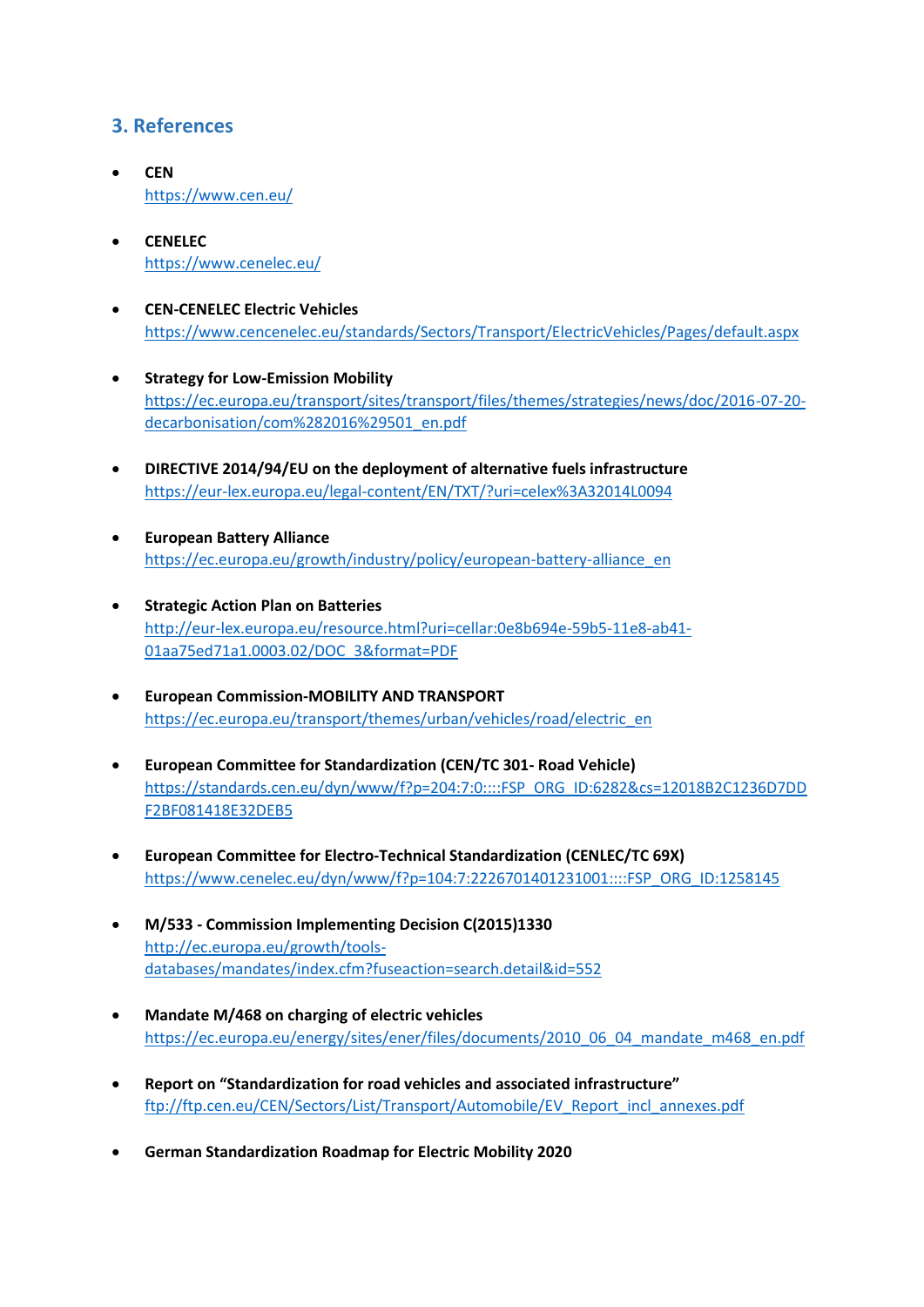[https://www.din.de/blob/235254/a0d14b63b9685859b1c0c297827e50f8/roadmap-en-2020](https://www.din.de/blob/235254/a0d14b63b9685859b1c0c297827e50f8/roadmap-en-2020-data.pdf) [data.pdf](https://www.din.de/blob/235254/a0d14b63b9685859b1c0c297827e50f8/roadmap-en-2020-data.pdf)

- **"Plans for an electric car charging point in every new home in Europe"** *The Guardian* [https://www.theguardian.com/sustainable-business/2016/oct/11/electric-car-charging-point](https://www.theguardian.com/sustainable-business/2016/oct/11/electric-car-charging-point-new-home-europe-renault)[new-home-europe-renault](https://www.theguardian.com/sustainable-business/2016/oct/11/electric-car-charging-point-new-home-europe-renault)
- **"Europe Wireless Charging Market for Electric Vehicles"** *PRNewswire* [https://www.prnewswire.com/news-releases/europe-wireless-charging-market-for-electric](https://www.prnewswire.com/news-releases/europe-wireless-charging-market-for-electric-vehicles---segmented-by-geography-and-vendors---trends-and-forecasts-2018---2023-300648841.html)[vehicles---segmented-by-geography-and-vendors---trends-and-forecasts-2018---2023-](https://www.prnewswire.com/news-releases/europe-wireless-charging-market-for-electric-vehicles---segmented-by-geography-and-vendors---trends-and-forecasts-2018---2023-300648841.html) [300648841.html](https://www.prnewswire.com/news-releases/europe-wireless-charging-market-for-electric-vehicles---segmented-by-geography-and-vendors---trends-and-forecasts-2018---2023-300648841.html)

### <span id="page-8-0"></span>**4. Annexure: List of standards published/Under drafting by CEN and CENELEC**

<span id="page-8-1"></span>

| S.<br>No. | Reference, title                                                                                                                                               | <b>Status</b> |
|-----------|----------------------------------------------------------------------------------------------------------------------------------------------------------------|---------------|
|           | EN 61851-1:2011 (pr=22334)                                                                                                                                     |               |
| 1         | Electric vehicle conductive charging system - Part 1: General<br>requirements                                                                                  | Published     |
|           | EN 61851-21-1:2017/AC:2017-11 (pr=66195)                                                                                                                       |               |
| 2         | Electric vehicle conductive charging system - Part 21-1: Electric<br>vehicle on-board charger EMC requirements for conductive<br>connection to an AC/DC supply | Published     |
|           | EN 61851-21-1:2017 (pr=59580)                                                                                                                                  |               |
| 3         | Electric vehicle conductive charging system - Part 21-1: Electric<br>vehicle on-board charger EMC requirements for conductive<br>connection to an AC/DC supply | Published     |
|           | EN 61851-21:2002 (pr=14255)                                                                                                                                    |               |
| 4         | Electric vehicle conductive charging system - Part 21: Electric<br>vehicle requirements for conductive connection to an a.c/d.c.<br>supply                     | Published     |
|           | EN 61851-22:2002 (pr=14256)                                                                                                                                    |               |
| 5         | Electric vehicle conductive charging system - Part 22: AC electric<br>vehicle charging station                                                                 | Published     |
|           | EN 61851-23:2014/AC:2016-06 (pr=62786)                                                                                                                         |               |
| 6         | Electric vehicle conductive charging system - Part 23: DC electric<br>vehicle charging station                                                                 | Published     |
|           | EN 61851-23:2014 (pr=24554)                                                                                                                                    |               |
| 7         | Electric vehicle conductive charging system - Part 23: DC electric<br>vehicle charging station                                                                 | Published     |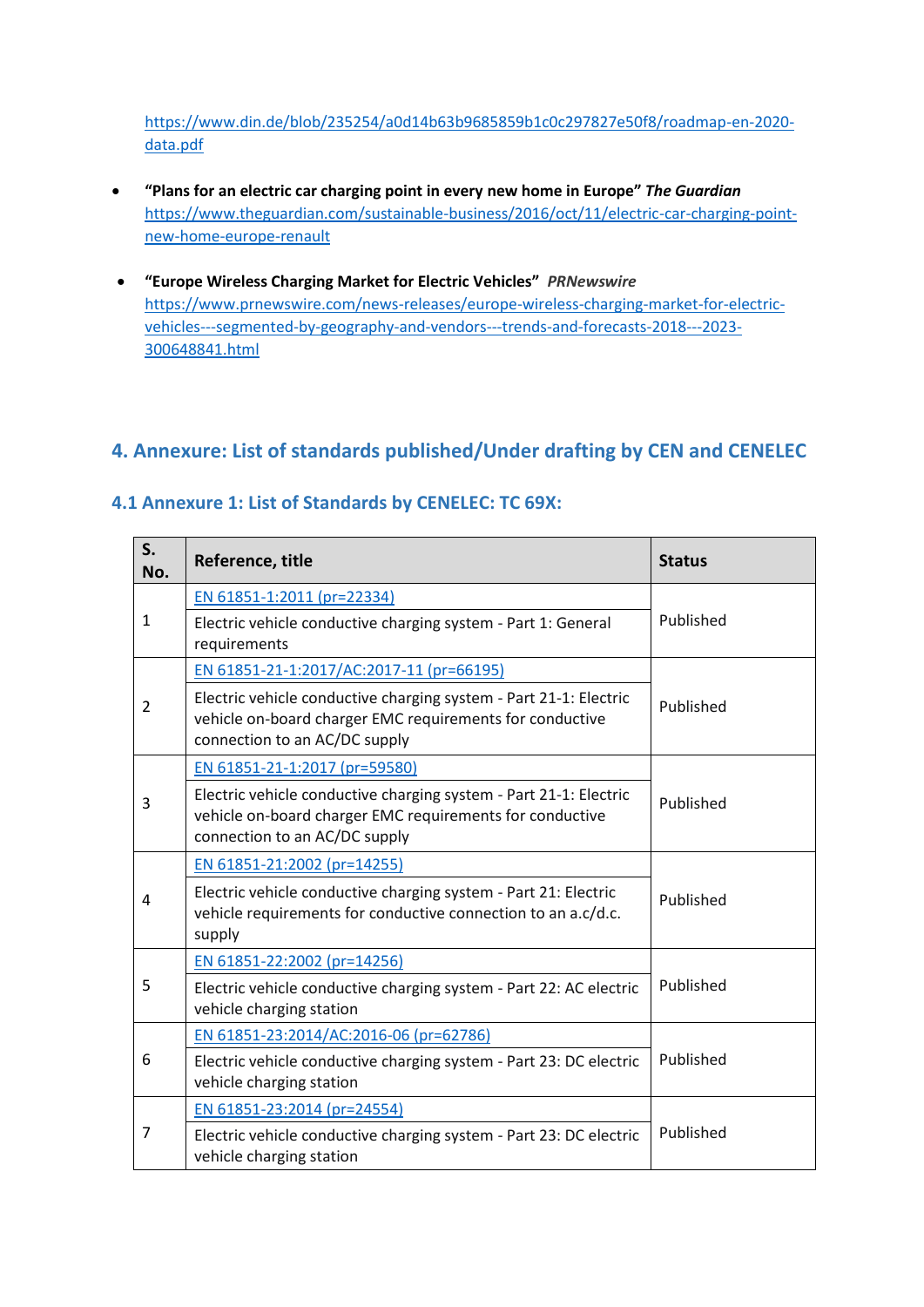|    | EN 61851-24:2014 (pr=24517)                                                                                                                                                |           |
|----|----------------------------------------------------------------------------------------------------------------------------------------------------------------------------|-----------|
| 8  | Electric vehicle conductive charging system - Part 24: Digital<br>communication between a d.c. EV charging station and an<br>electric vehicle for control of d.c. charging | Published |
|    | EN 61851-24:2014/AC:2015 (pr=60940)                                                                                                                                        |           |
| 9  | Electric vehicle conductive charging system - Part 24: Digital<br>communication between a d.c. EV charging station and an<br>electric vehicle for control of d.c. charging | Published |
|    | EN 62576:2010 (pr=22094)                                                                                                                                                   |           |
| 10 | Electric double-layer capacitors for use in hybrid electric<br>vehicles - Test methods for electrical characteristics                                                      | Published |
|    | EN IEC 62576:2018 (pr=63480)                                                                                                                                               |           |
| 11 | Electric double-layer capacitors for use in hybrid electric<br>vehicles - Test methods for electrical characteristics                                                      | Published |

# <span id="page-9-0"></span>**4.2 Annexure 2: List of Standards published by CEN/TC 301**

| S.<br>No. | Reference, Title                                                                                                                                                  | <b>Status</b> |  |
|-----------|-------------------------------------------------------------------------------------------------------------------------------------------------------------------|---------------|--|
| 1         | CR 1955:1995 (WI=00301014)                                                                                                                                        | Published     |  |
|           | Proposals for the braking of electrical vehicles                                                                                                                  |               |  |
|           | EN ISO 15118-1:2015 (WI=00301034)                                                                                                                                 |               |  |
| 2         | Road vehicles - Vehicle to grid communication interface - Part 1:<br>General information and use-case definition (ISO 15118-1:2013)                               | Published     |  |
|           | EN ISO 15118-2:2016 (WI=00301035)                                                                                                                                 |               |  |
| 3         | Road vehicles - Vehicle-to-grid communication Interface - Part 2:<br>Network and application protocol requirements (ISO 15118-2:2014)                             | Published     |  |
|           | EN ISO 15118-3:2016 (WI=00301033)                                                                                                                                 |               |  |
| 4         | Road vehicles - Vehicle to grid Communication interface - Part 3:<br>Physical and data link layer requirements (ISO 15118-3:2015)                                 | Published     |  |
|           | EN ISO 17409:2017 (WI=00301036)                                                                                                                                   |               |  |
| 5         | Electrically propelled road vehicles - Connection to an external electric<br>power supply - Safety requirements (ISO 17409:2015, Corrected<br>version 2015-12-15) | Published     |  |
| 6         | EN ISO 18246:2017 (WI=00301049)                                                                                                                                   |               |  |
|           | Electrically propelled mopeds and motorcycles - Safety requirements<br>for conductive connection to an external electric power supply (ISO<br>18246:2015)         | Published     |  |
| 7         | FprEN ISO 18243 (WI=00301055)                                                                                                                                     |               |  |